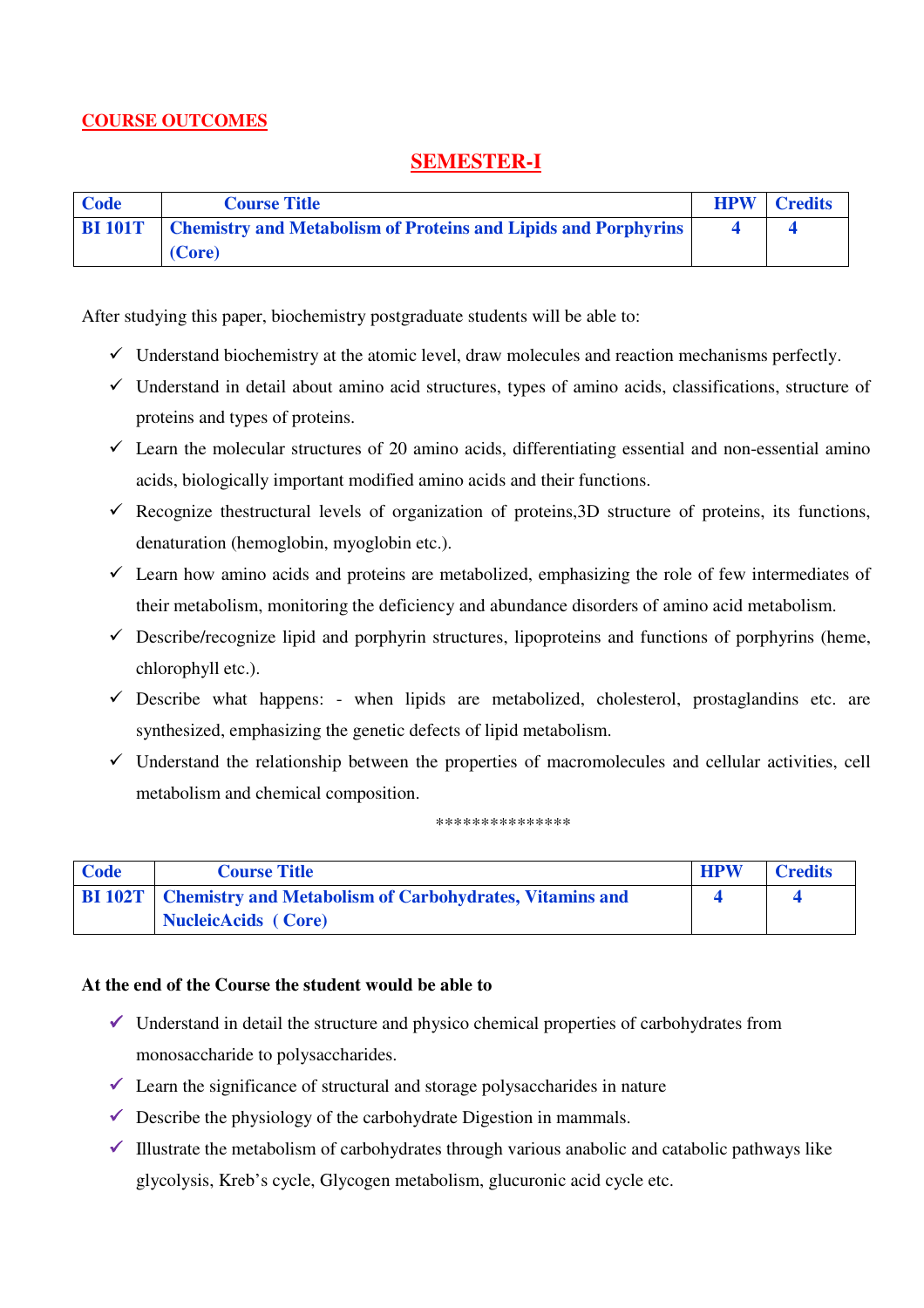- $\checkmark$  Relate the structure of DNA with its function in Replication and gene expression that include both transcription and translation.
- $\checkmark$  Understand the difference between the water soluble and fat soluble vitamins and their key role in the metabolism as coenzymes.
- $\blacklozenge$  Aquire the knowledge on the clinical consequences of nutritional deficiency.
- $\checkmark$  Present a case study on the nutrition deficiency disorder.

#### \*\*\*\*\*\*\*\*\*\*\*\*\*\*\*\*\*\*\*\*\*

| Code           | <b>Course Title</b>                     | <b>HPW</b> | <b>Credits</b> |
|----------------|-----------------------------------------|------------|----------------|
| <b>BI 103T</b> | <b>Bio-Analytical Techniques (core)</b> |            |                |

After studying this paper, biochemistry postgraduate students will be able to:

- $\checkmark$  Understand the difference between UV visible and fluorescence spectroscopy and colorimetry.
- $\checkmark$  To identify different organic compounds using ESR NMR ORD and CD, the various principles and instrumentation behind them
- $\checkmark$  To differentiate between paper, ion exchange and affinity chromatography, calculate Rf value from a chromatogram
- $\checkmark$  Exhibit a knowledge base in handling different chromatographic techniques and knowing the sequences of different proteins.
- $\checkmark$  Explain the dangers and safety precautions associated with xrays and identify the various isotopes used in radiography.
- $\checkmark$  Learn fundemental principles behind centrifugation and electrophoresis and apply them practically.
- $\checkmark$  Capable to choose and apply suitable separation techniques to identify different biomolecules.
- $\checkmark$  Understand the intersection of life and information sciences, using different sequencing and mapping like zymography, SDS-PAGE, DNAfoot printing, southern and northern blots and applying them at genome level.

#### \*\*\*\*\*\*\*\*\*\*\*\*\*\*\*\*\*\*

| Code     | <b>Course Title</b>                          | <b>HPW</b> | <b>Credits</b> |
|----------|----------------------------------------------|------------|----------------|
| BI 104 T | <b>Bioenergetics And Cell Biology (core)</b> |            |                |

After studying this paper, biochemistry postgraduate students will be able to:

 Describing structure, functions and the mechanism of action of enzymes. Learning kinetics of enzyme catalysed reactions and enzyme inhibitions and regulatory process. Ability to perform immobilization of enzymes. Exposure of wide applications of enzymes and future potential.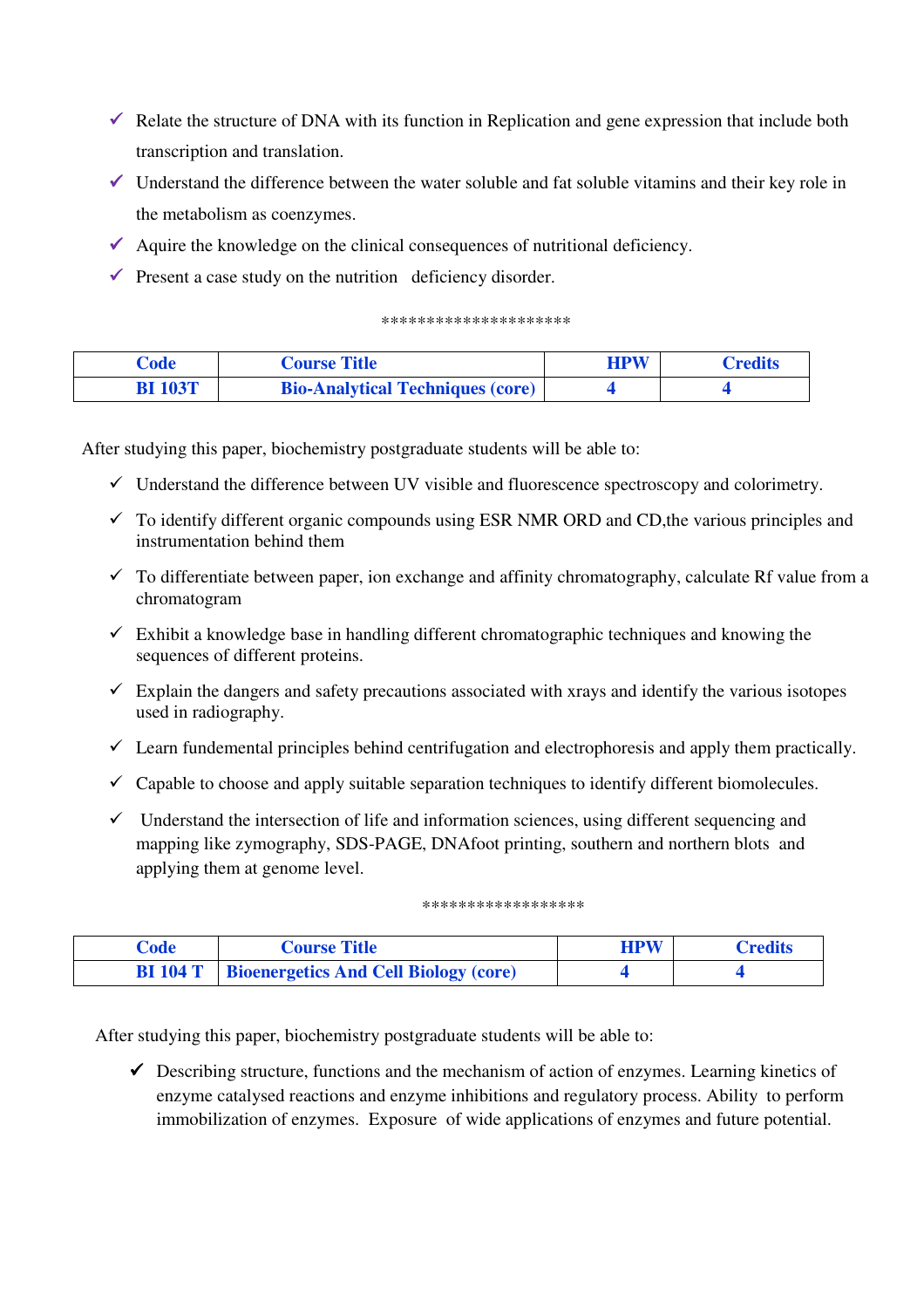- $\checkmark$  Understand the fundamental energetics of biochemical processes, chemical logic of metabolic pathways. Knowing in detail about concepts to illustrate how enzymes and redox carriers and the oxidative phosphorylation machinery occur.
- $\checkmark$  Understanding the utilization of proton gradient to drive the formation of high energy bonds and high energy compounds.
- $\checkmark$  Learning the detailed structures of eukaryotic and prokaryotic cells and methods used to examine them. Acquiring knowledge on cell-cell interactions, Cell cycle cell division and apoptosis.`
- $\checkmark$  5. To understand a basic and comprehensive knowledge of eukaryotic and prokaryotic cells. A detail description of composition, structure and function of organelles and cell organelles and other cellular components.
- $\checkmark$  To provide a deeper insight in to the fundamentals of enzyme structure and function and kinetics of soluble and immobilized enzymes. Discussion on current applications and future potential of enzymes.
- $\checkmark$  7. Relating entropy to law of thermodynamics and Free energy and its relation to chemical equilibria. Detail description of Coupled reactions and their role in metabolism and Chemiosmotic hypothesis of ATP synthesis.

# **SEMESTER-II**

| Code           | <b>Course Title</b>      | <b>HPW</b> | Credits |
|----------------|--------------------------|------------|---------|
| <b>BI 201T</b> | <b>Enzymology</b> (core) |            |         |

After studying this paper, biochemistry postgraduate students will be able to:

- $\checkmark$  Describe structure, functions and the mechanism of action of enzymes. Learning kinetics of enzyme catalysed reactions and enzyme inhibitions and regulatory process
- $\checkmark$  Have a deeper insight in to the fundamentals of enzyme structure and function and kinetics of soluble and immobilized enzymes. Discussion on current applications and future potential of enzymes.
- $\checkmark$  To perform immobilization of enzymes and understand the wide applications of enzymes and future potential.
- $\checkmark$  Have a complete understanding of rate of reactions and order of reactions, and inhibitions and their kinetics.To gain knowledge on enzyme catalysis and isoenzymes and on multienzyme and multienzyme complexes.
- Relate the entropy to law of thermodynamics and Free energy and its relation to chemical equilibria.

\*\*\*\*\*\*\*\*\*\*\*\*\*\*\*\*\*\*\*\*\*\*\*\*\*\*\*\*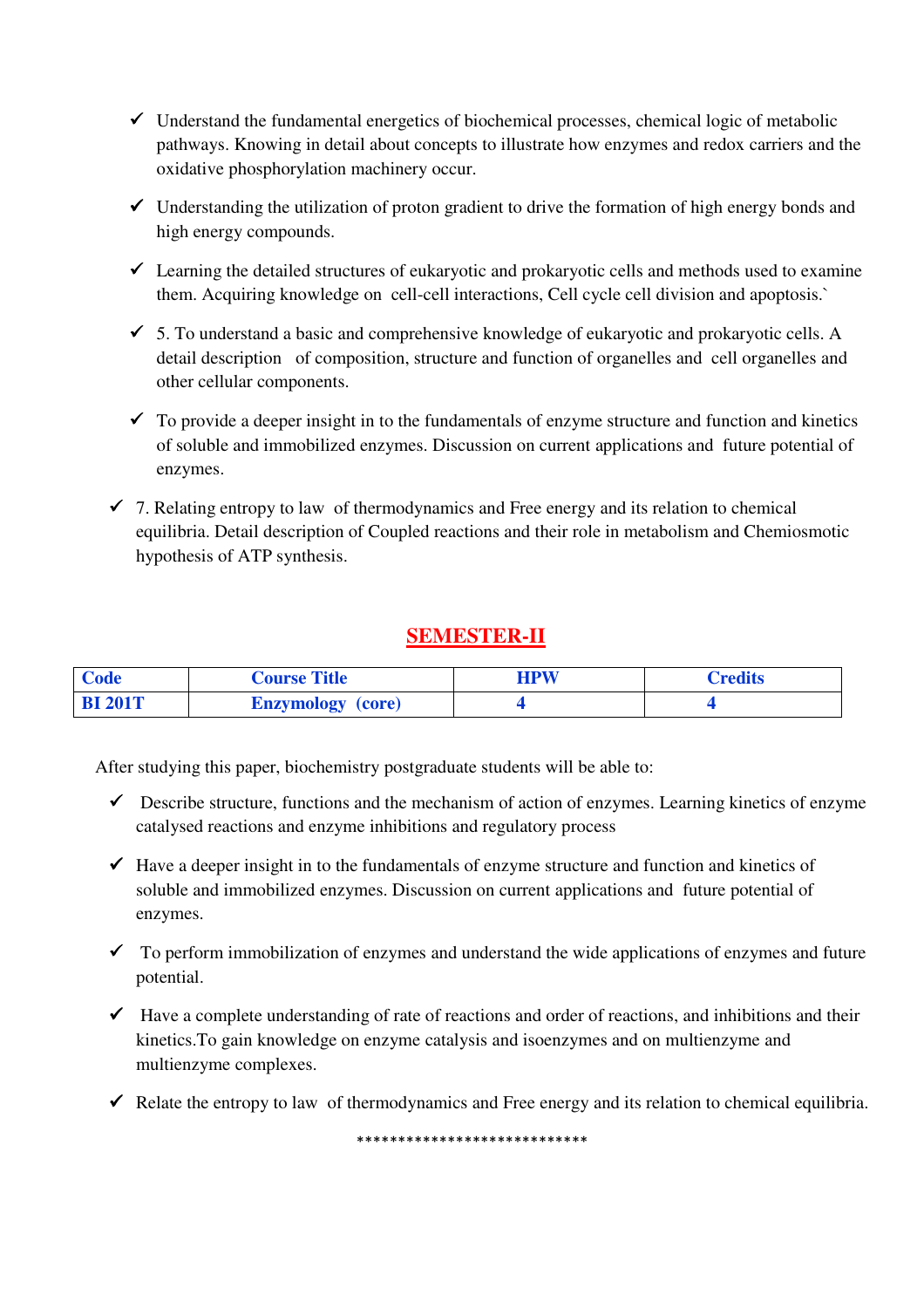| <b>Code</b>     | <b>Course Title</b>            | HPW | <b>Tredits</b> |
|-----------------|--------------------------------|-----|----------------|
| <b>BI 202 T</b> | <b>MolecularBiology (core)</b> |     |                |

After studying this paper, biochemistry postgraduate students will be able to:

- $\checkmark$  Understand different steps in the central dogma of molecular biology, enzymes involved in synthesis of DNA, RNA and protein.
- $\checkmark$  Learn the basic steps involved in DNA replication in prokaryotes and eukaryotes, emphasizing the enzymes involved in different types of replication .
- $\checkmark$  Describe the in vitro replication of DNA by PCR, most applicable technique of all the molecular works.
- $\checkmark$  Understand and explain the different damages caused to DNA, the mechanisms involved in repairing DNA (direct and indirect methods) and DNA repair defects diseases.
- $\checkmark$  Understand the purpose of the cells performing transcription and translation, learning steps involved in gene expression highlighting the enzymes and inhibitors of transcription and translation.
- $\checkmark$  Explain the nature of signals, sorting, SRP Receptor in the targeting of proteins to the endoplasmic reticulum and to know that chaperones prevent faulty folding of other proteins.
- $\checkmark$  Comprehend that ubiquitin is a key molecule in protein degradation and recognize the important role of transport vesicles in intracellular transport.
- $\checkmark$  Learn that many diseases result from mutations in genes encoding proteins involved in intracellular transport and be familiar with the terms conformational diseases and diseases of proteostatic deficiency.
- $\checkmark$  Present hypothesis and select, adapt and conduct molecular and cell-based experiments to either confirm or reject the hypothesis.

\*\*\*\*\*\*\*\*\*\*\*\*\*\*\*\*\*\*\*\*\*\*\*

| Code | <b>Course Title</b>                                             | <b>HPW</b> | <b>Credits</b> |
|------|-----------------------------------------------------------------|------------|----------------|
|      | <b>BI 203 T</b> Biochemical Genetics And Model Organisms (Core) |            |                |

At the end of the Course the student would be able to

- $\checkmark$  Learn and appreciate the history of the genetics through the study on various experimental approaches.
- $\checkmark$  Understand the Mendelian inheritance and the deviations from the pattern.
- $\checkmark$  Have a complete knowledge of the causes and consequences of types of mutations and methods of isolation.
- Construct the linkage maps for genes and make their own family pedigree and report which pattern of the inheritance it follows.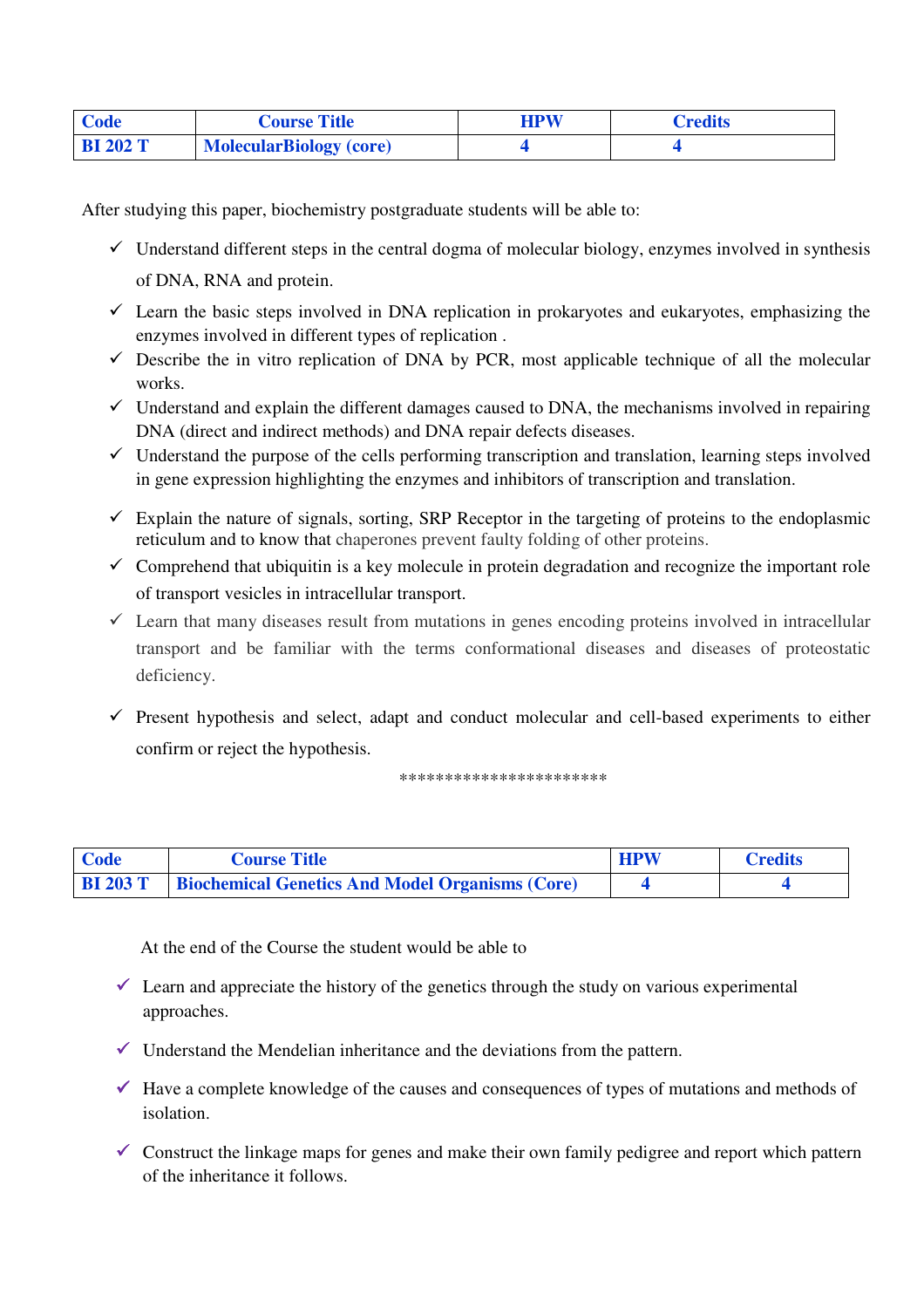- $\checkmark$  Study the population genetics based on Hardy Weinberg law.
- $\checkmark$  Construct a genome map of the micro-organisms through the methods of gene transfer such as Transformation, Transduction and conjugation.
- $\checkmark$  Understand the role of the model organisms are used to decipher a specific biological function.
- $\checkmark$  Present a paper on the novel approaches in Gene targeting using a model organism

\*\*\*\*\*\*\*\*\*\*\*\*\*\*\*\*\*\*\*\*\*\*

| Code | Course Title                                         | <b>HPW</b> | <b>Credits</b> |
|------|------------------------------------------------------|------------|----------------|
|      | <b>BI 204 T</b> Endocrinology and MetabolicDisorders |            |                |

At the end of the course the student would be able to :

Study the historical experiments that lead to the discovery of various hormones.

Deeply understand the communication between the nervous system and the endocrine system.

Learn the structure, functions and the disorders associated with the various hormones starting from the pituitary hormones to the gonadal hormones.

Appreciate and analyze the endocrine regulation of the various metabolisms such as carbohydrate metabolism, Protein metabolism,calcium homeostasis, menstrual cycle, pregnanacy and menopause.

Apply the knowledge of hormones in assay of hormones such as T3, T4 and TSH and understand the strategy behind contraception.

Learn the etiology of the disorders associated with the carbohydrate ,aminoacid, lipid and nucleic acid metabolism.

Present a case study on a hormonal and a metabolic disorder.

\*\*\*\*\*\*\*\*\*\*\*\*\*\*\*\*\*\*

## **SEMESTER-III**

| Code            | <b>Course Title</b>                              | <b>HPW</b> | <b>Credits</b> |
|-----------------|--------------------------------------------------|------------|----------------|
| <b>BI</b> 301 T | <b>Gene Regulation &amp; Genetic Engineering</b> |            |                |

At the end of the Course the student would be able to:

- $\checkmark$  Understand " Gene Regulation mechanism in Prokaryotes, Viruses and Eukaryotes"
- $\checkmark$  Differentiating between the different mechanisms involved, depending on the organism and the process involved in regulation.
- Gain knowledge about Recombinant DNA technology by studying about various Vectors and Restriction Enzymes involved.
- $\checkmark$  Study of Various Expression Systems and Molecular Markers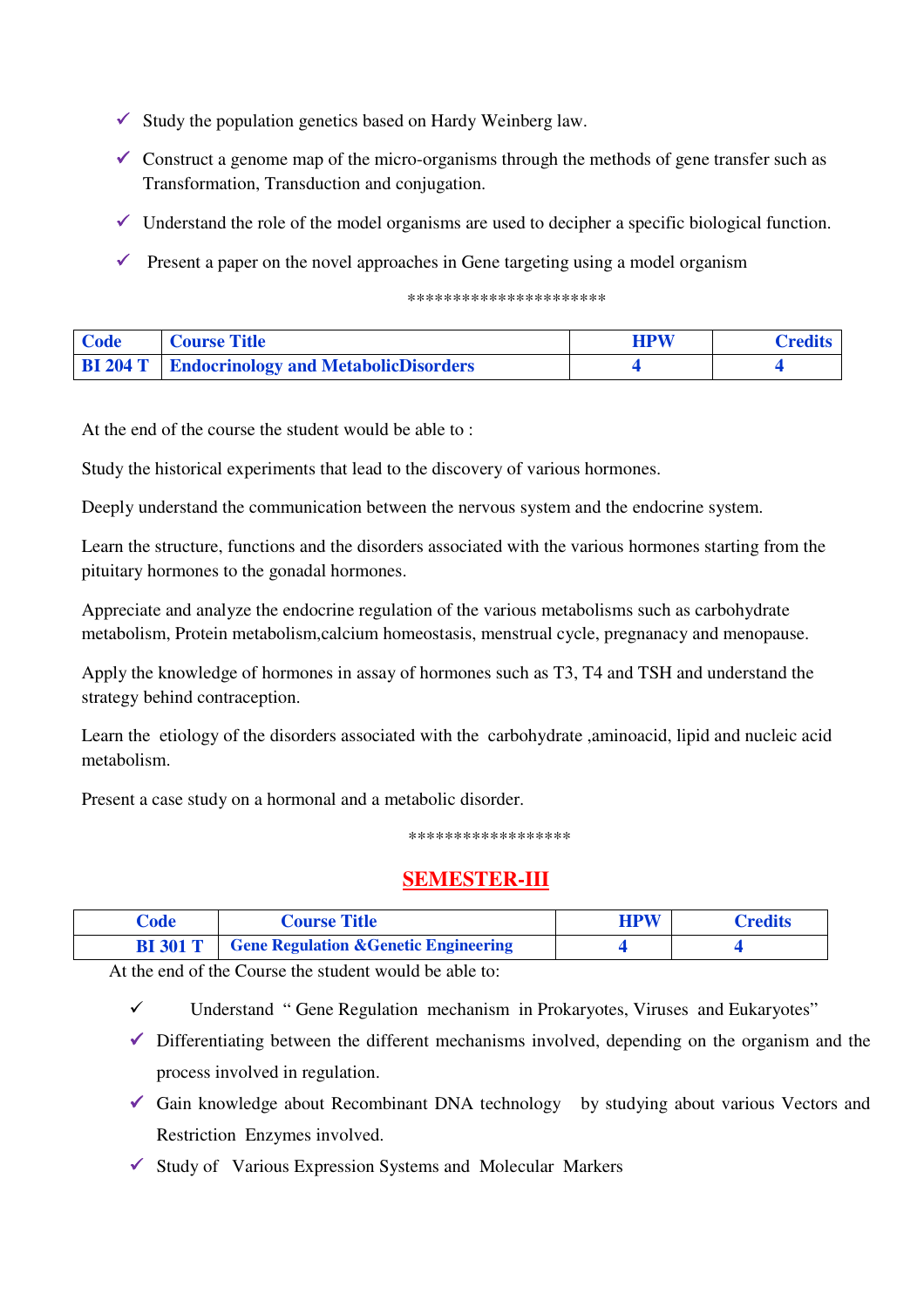- Clear & Lucid understanding of the Various Regulatory mechanisms and their Applications
- $\checkmark$  Isolation of Genomes
- $\checkmark$  Application of R-DNA technology and use of Restriction enzymes in construction of various vectors and libraries such as c-DNA & Genomic libraries
- $\checkmark$  Screening of the libraries with the help of "Reporter Genes" and Molecular Markers such as RFLP,RAPD, AFLP.

\*\*\*\*\*\*\*\*\*\*\*\*\*\*

| Code            | <b>Course Title</b>                    | <b>HPW</b> | <b>Credits</b> |
|-----------------|----------------------------------------|------------|----------------|
| <b>BI 302 T</b> | <b>Immunology and Immunotechnology</b> |            |                |

At the end of the Course the student would be able to:

- $\checkmark$  Learn about the landmarks in the field of immunology and appreciate the efforts of the various scientists who contributed to the development of the field.
- $\checkmark$  Describe the components of the immune system and how cells and organs play an important role in the immune responses.
- $\checkmark$  Explain the specific interactions of Antigens and antibodies and the diversity of antibodies developed at the germ line DNA.
- $\checkmark$  Complete knowledge of the molecular mechanisms and kinetics of the immune responses, both humoral and cell mediated immunity.
- $\checkmark$  Understand the role of the HLA antigens in the transplantation of the various organs and graft rejection.
- $\checkmark$  Critically understand the abnormal manifestations of the immune response in the form of Hypersensitive reactions and autoimmune diseases.
- $\checkmark$  Study the principle and applications of various immuno techniques ranging from precipitation and agglutination reactions to Radio immunoassay and flow cytometry.
- $\checkmark$  Present research articles pertaining to novel vaccines and immuno techniques.

\*\*\*\*\*\*\*\*\*\*\*\*\*\*\*\*\*\*\*\*\*\*\*\*

| Code            | <b>Course Title</b>                        | <b>HPW</b> | Credits |
|-----------------|--------------------------------------------|------------|---------|
| <b>BI</b> 303 T | <b>Nutrition and Clinical Biochemistry</b> |            |         |

After studying this paper, biochemistry postgraduate students will be able to:

 $\checkmark$  Understand different proximate analysis of foods, their nutrient contents, spoilage and their prevention.